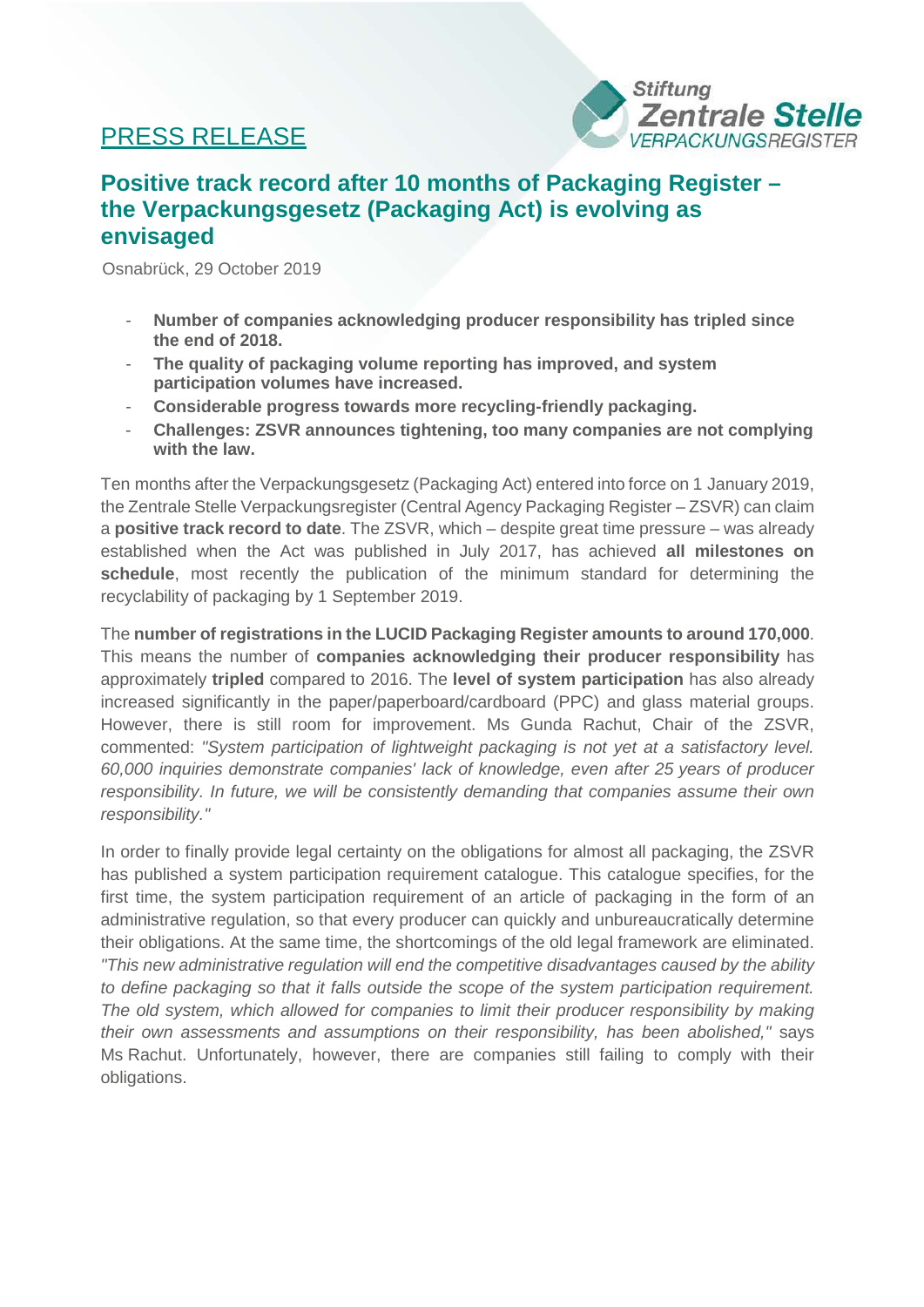

*"Producer responsibility means that companies must assume their responsibility. Anyone who*  still has not understood this should beware the sanctions provided for by statute. We shall *proceed resolutely. Our work also serves to protect the companies operating in compliance with the law," warns Ms Rachut.*

Germany's recycling objectives can only be achieved on the basis of a financially solide recycling market – this is a basic economic precondition. The 2018 **recycling quotas** were exceeded for all material types, and companies are now preparing for higher and very demanding quotas requirements for 2019. In order to meet the quotas, almost 90% of plastic packaging was recovered within Germany. Of the remaining 10%, almost 7% was recovered in Austria and the Netherlands alone. Only 0.05% of the rate volumes were exported to a non-EU country (Switzerland), and then verifiably recovered there.

Industrial and commercial companies have understood the **objective of making packaging more recycling-friendly**. Based on the guidelines published in 2018, the ZSVR – in agreement with the German Environment Agency – published a revised **minimum standard for determining the recyclability of packaging** on 1 September 2019. This standard has a more far-reaching effect than originally intended by the Verpackungsgesetz. Retail companies require their packaging suppliers to ensure that packaging fully complies with the minimum standards requirements. *"This goes far beyond what the legislator had planned and puts pressure on the packaging manufacturers to modify the packaging as quickly as possible. In order to come as close as possible to achieving the objectives of the Verpackungsgesetz – prevention and recovery of packaging waste – it is important to preserve the innovative strength of the packaging industry,"* says Ms Rachut.

For the first time, the systems have submitted reports on the financial incentives they provide to encourage ecological design in packaging. However, these reports (dated 1 June 2019) only refer to the short year 2019 and are not yet meaningful. The developments presented are heading in the right direction and demonstrate the innovative capacity of the systems. Here, the evaluation of section 21 VerpackG (Packaging Act) to be carried out by the German Federal Government in 2022 will become relevant.

## **About the ZSVR**

The Stiftung Zentrale Stelle Verpackungsregister (Foundation Central Agency Packaging Register – ZSVR) is headquartered in Osnabrück. The founders are the Bundesvereinigung der Deutschen Ernährungsindustrie (Federation of German Food and Drink Industries – BVE), the Handelsverband Deutschland (German Retail Association – HDE), the IK Industrievereinigung Kunststoffverpackungen (German Plastics Association – IK), and the Markenverband (German Trade Mark Association). Since the Verpackungsgesetz (Packaging Act) entered into force on 1 January 2019, the ZSVR has served as an entrusted body to foster greater transparency and control in packaging recycling. To this end, the ZSVR maintains a register of all industrial and commercial companies under legal obligation, reconciles volumes between producers and systems, and provides for more recycling-friendly design by setting standards. Lawyer Gunda Rachut is the Chair of the Foundation.